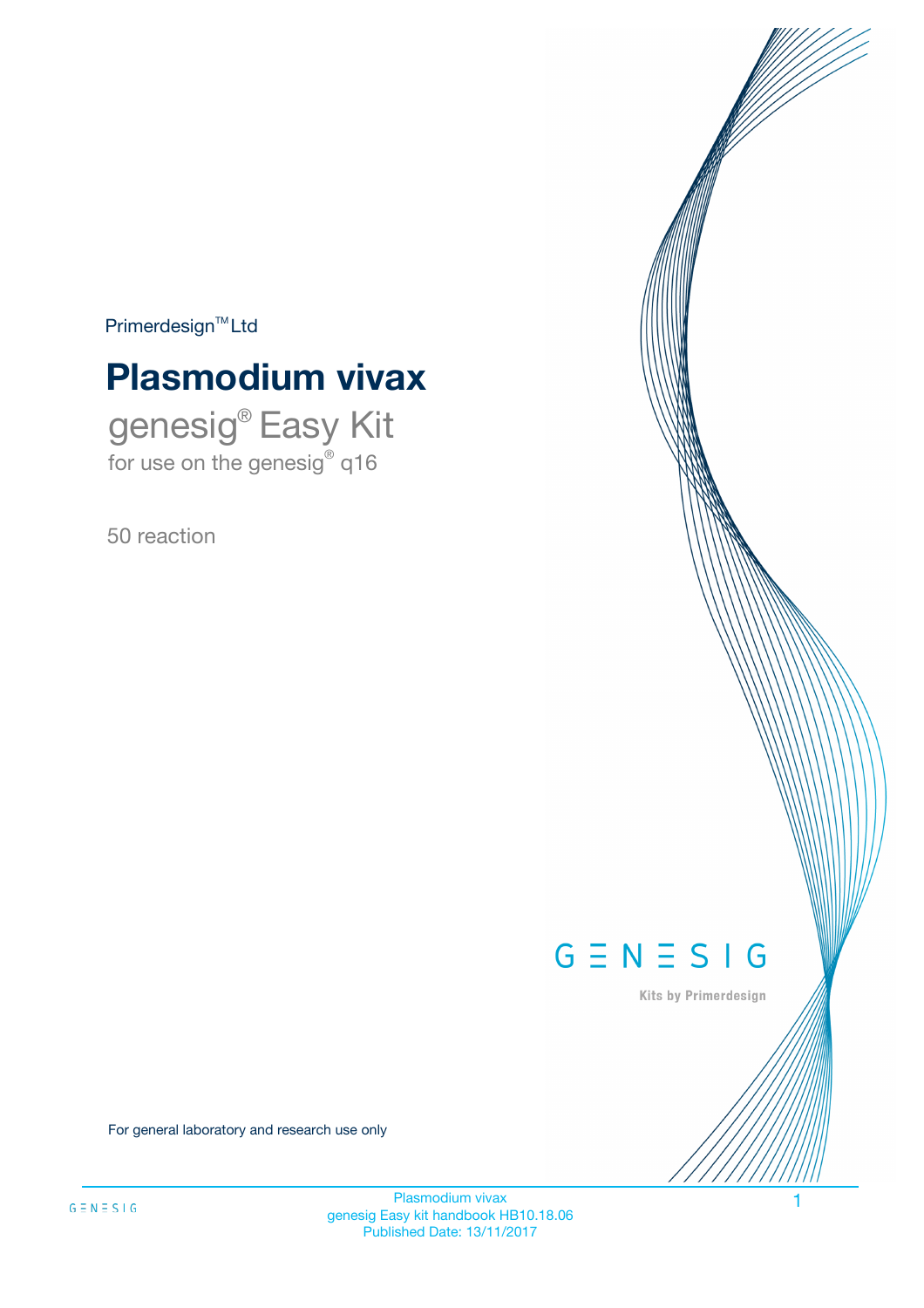# genesig® Easy: at a glance guide

## **For each DNA test**

| Component              | <b>Volume</b> | Lab-in-a-box pipette |  |
|------------------------|---------------|----------------------|--|
| P. vivax reaction mix  | 10 µl         |                      |  |
| <b>Your DNA sample</b> | $10 \mu$      |                      |  |

## **For each positive control**

| Component                 | Volume   | Lab-in-a-box pipette |  |
|---------------------------|----------|----------------------|--|
| P. vivax reaction mix     | $10 \mu$ |                      |  |
| Positive control template | $10 \mu$ |                      |  |

## **For each negative control**

| Component             | <b>Volume</b>   | Lab-in-a-box pipette |  |
|-----------------------|-----------------|----------------------|--|
| P. vivax reaction mix | 10 <sub>µ</sub> |                      |  |
| <u>Water</u>          | 10 <sub>µ</sub> |                      |  |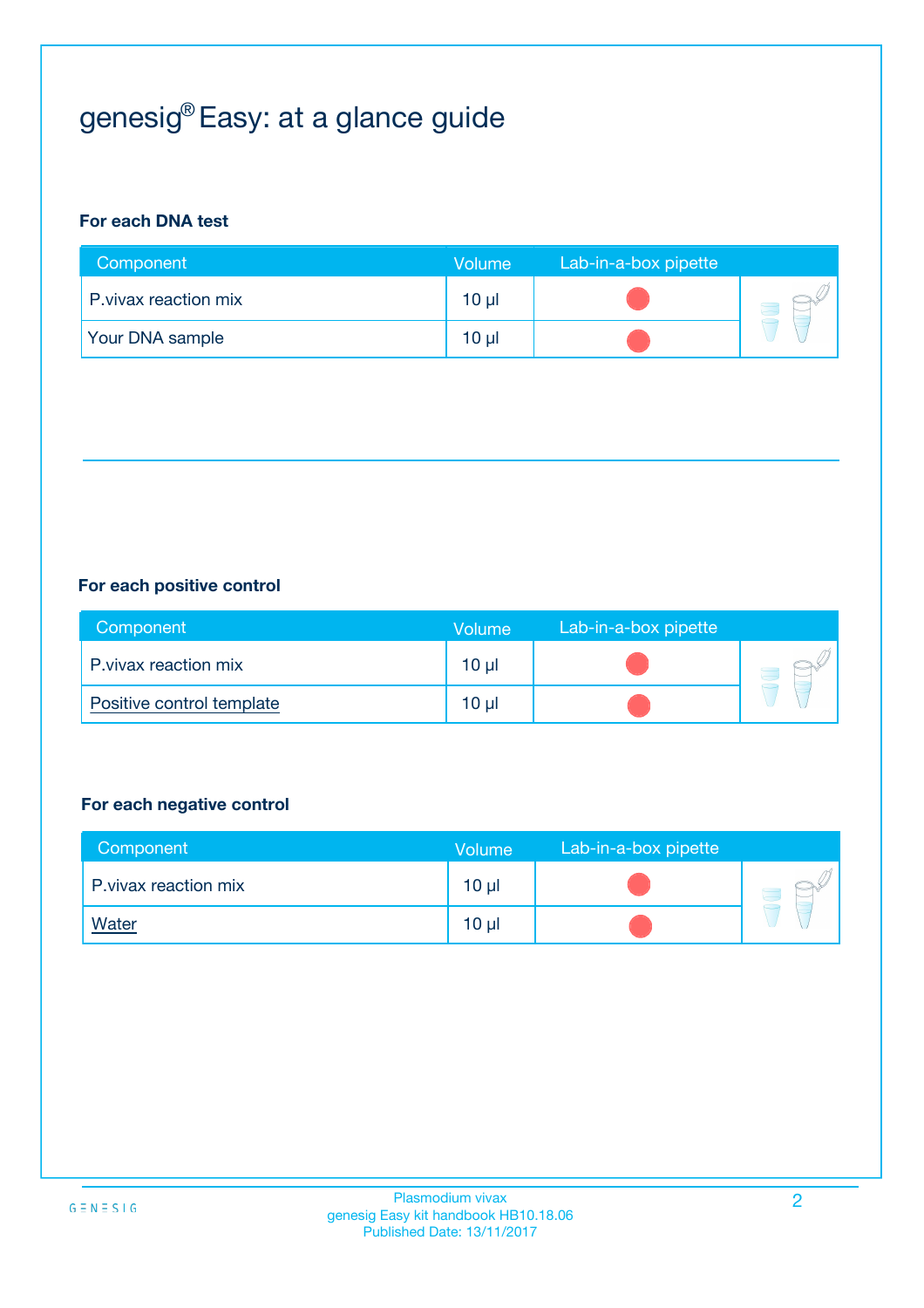## Kit Contents



## Reagents and equipment to be supplied by the user

## **genesig® q16 instrument**

### **genesig® Easy DNA/RNA Extraction Kit**

This kit is designed to work well with all processes that yield high quality DNA but the genesig Easy extraction method is recommended for ease of use.

### **genesig® Lab-In-A-Box**

The genesig Lab-In-A-Box contains all of the pipettes, tips and racks that you will need to use a genesig Easy kit. Alternatively if you already have these components and equipment these can be used instead.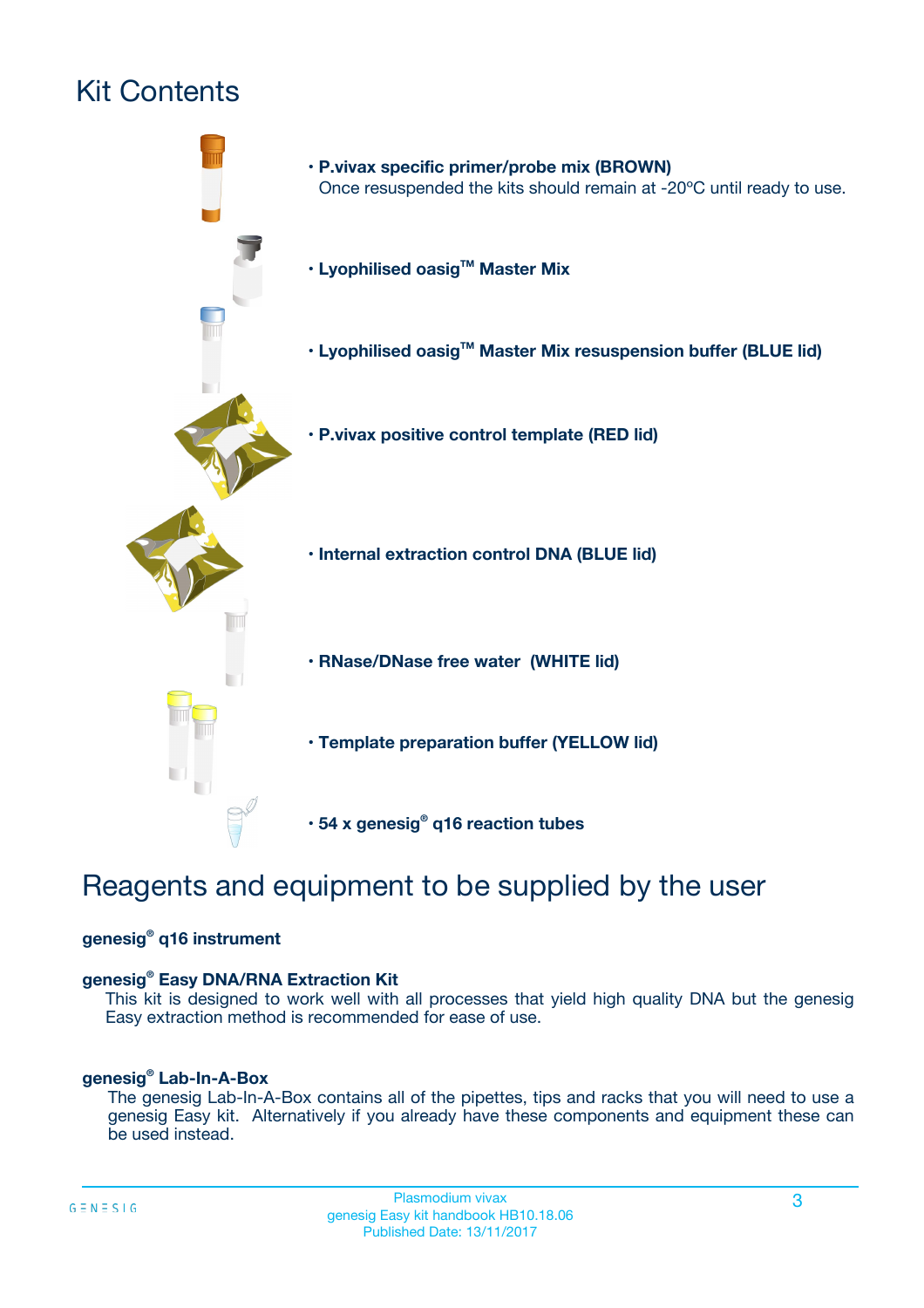## Step-by-step guide

## 1. Create your reaction mix



Use the blue pipette to transfer 500µl**\*** of the oasig Master Mix resuspension buffer into the tube of lyophilised oasig Master Mix and mix well by gently swirling. Then transfer all of that master mix into the brown tube labelled P.vivax primers/probe.

**\***Transfering 525µl of the oasig Master Mix resuspension buffer to your oasig Master Mix (instead of the 500µl recommended above) will enable you to take full advantage of the 50 reactions by accounting for volume losses during pipetting. In order to do so with the genesig Easy fixed volume pipettes use 1x blue, 2x red and 1x grey pipettes to make the total volume. Please be assured that this will not adversely affect the efficiency of the test.

Cap and shake tube to mix. A thorough shake is essential to ensure that all components are resuspended. **Failure to mix well can produce poor kit performance.**

Leave to stand for 5 minutes. Now your reaction mix is ready to use.

Store the reaction mix in the freezer from hereon.

### Top tip

- Ensure that the reaction mix is mixed thoroughly before each use by shaking.
- Once resuspended do not expose genesig Easy kit to temperatures above -20°C for longer than 30 minutes at a time.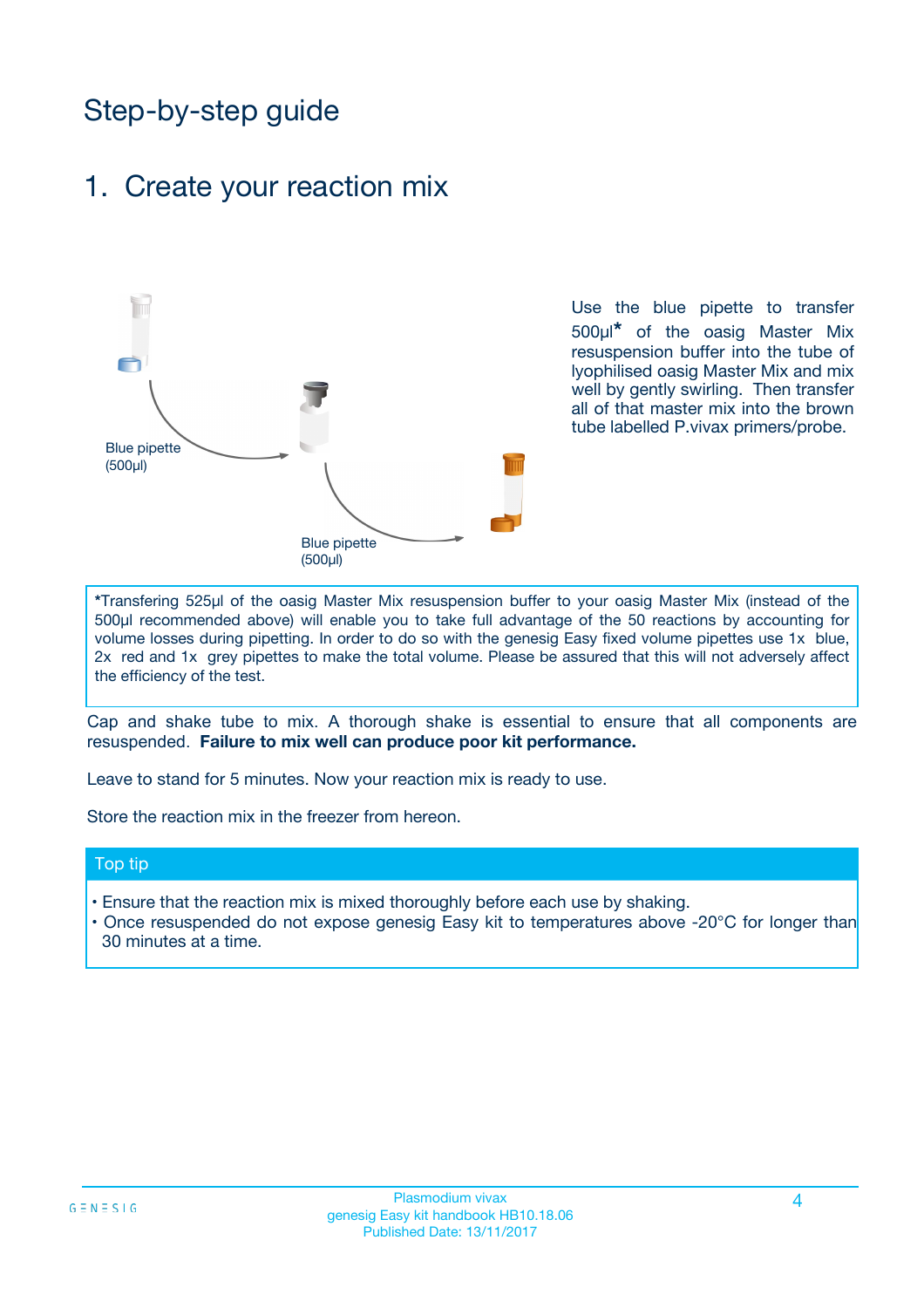# 2. Internal extraction control



Use the blue pipette to transfer 1000µl (2 x 500µl) of template preparation buffer into the Internal Extraction Control DNA tube. Cap and shake tube to mix.

Your kit contains Internal Extraction Control DNA. This is added to your biological sample at the beginning of the DNA extraction process. It is extracted along with the DNA from your target of interest. The q16 will detect the presence of this Internal Extraction Control DNA at the same time as your target. This is the ideal way to show that your DNA extraction process has been successful.

### **If you are using an alternative extraction kit:**

Use the red pipette to transfer 10µl of Internal Extraction Control DNA to your sample **after** the lysis buffer has been added then follow the rest of the extraction protocol.

#### **If you are using samples that have already been extracted:**

Use the grey pipette to transfer 5µl of Internal Extraction Control DNA to your extracted sample.

## 3. Add reaction mix to all reaction tubes



For every reaction to be run, use the red pipette to add 10µl of your P.vivax reaction mix to every tube.

### Top tip

- Always pipette the reaction mix directly into the bottom of the tube.
- You can label the tube lids to aid your reaction setup but avoid labelling tube sides.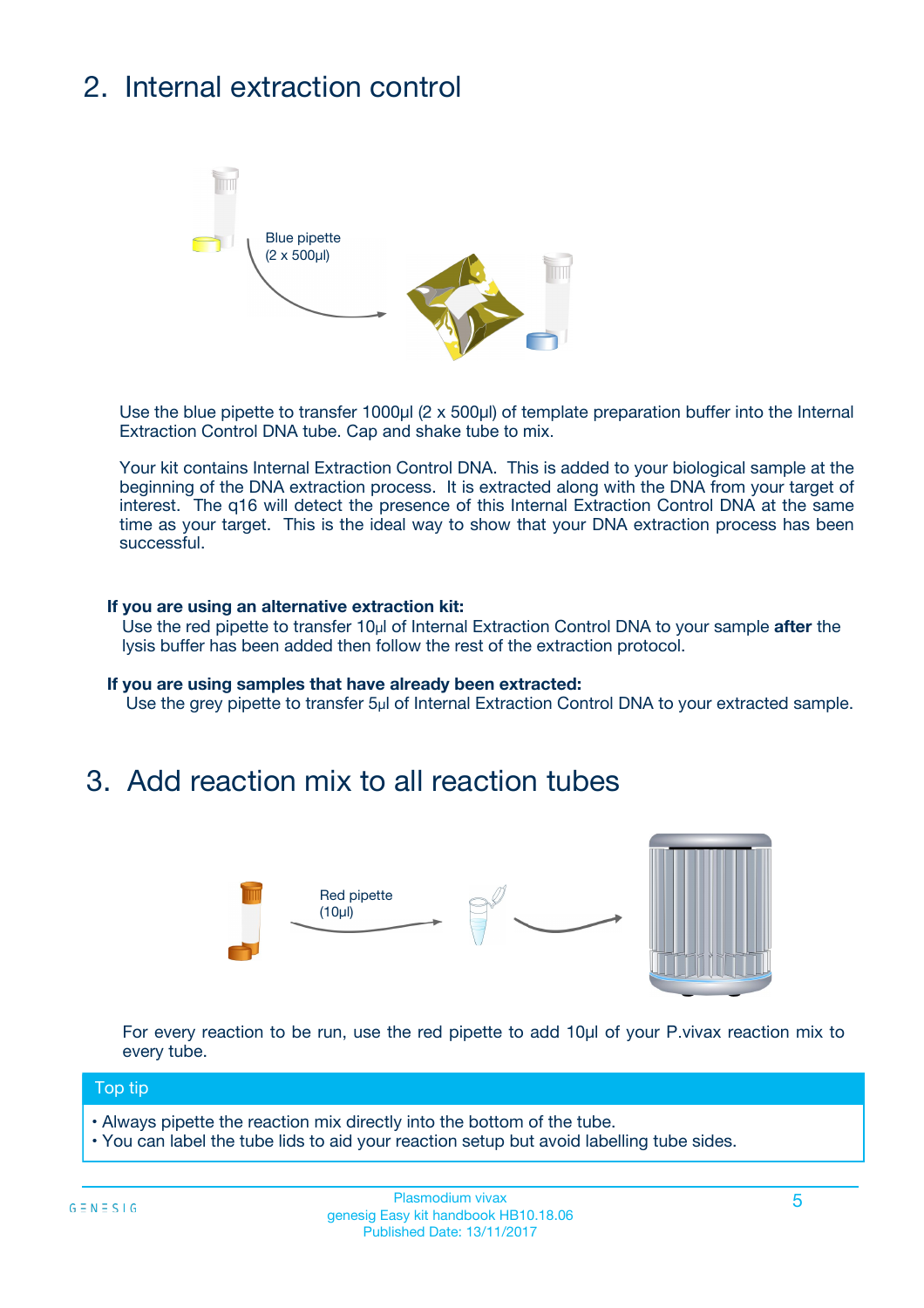## 4. Negative control



For each test you will require a negative control. Instead of DNA, water is used. This sample should typically prove negative thus proving that all of your positive samples really are positive.

To create a negative control reaction simply use the red pipette to add 10µl of the water to the required reaction tubes. Close these tubes after adding the water.

Because some genesig kit targets are common in the environment you may occasionally see a "late" signal in the negative control. The q16 software will take this into account accordingly.

### Top tip

**•** Always add the water to the side of the tube to reduce the introduction of bubbles.

## 5. Set up a test



For each sample you wish to analyse, use the red pipette to add 10µl of your DNA sample to the required reaction tubes. Close these tubes after adding the sample. Always change pipette tips between samples.

### Top tip

**•** Always add the DNA sample to the side of the tube to reduce the introduction of bubbles.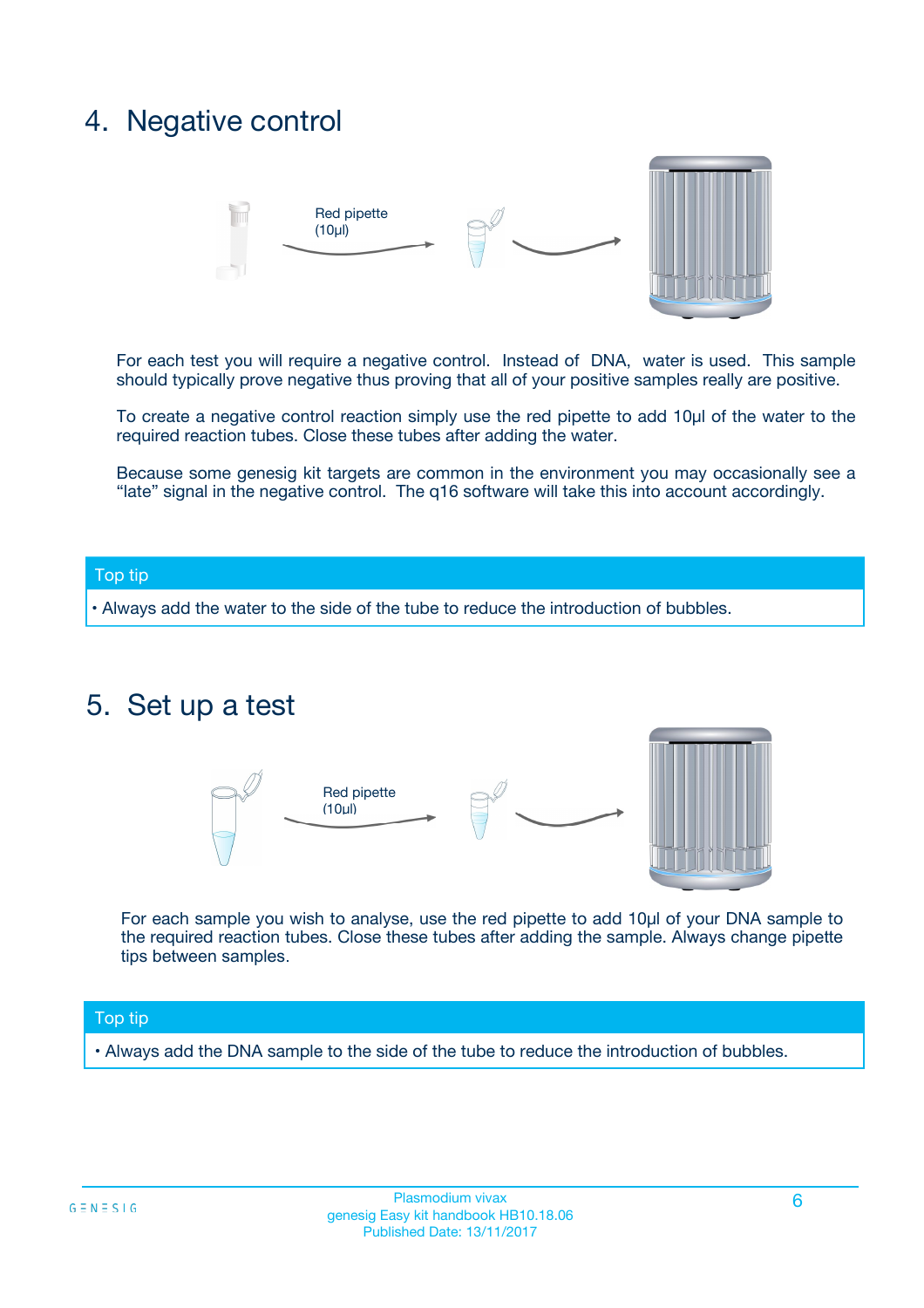## 6. Positive control



Use the blue pipette to transfer 1000µl (2 x 500µl) of template preparation buffer into the positive control template tube. Cap and shake tube to mix.

Each time you run a test you will require a positive control. This is a small portion of DNA from your target of interest. It serves two purposes:

1. It will always test positive so it shows that everything is working as it should be.

2. The q16 software knows how much DNA is present in the positive control. So it can automatically compare your sample of interest with the positive control to calculate the amount of target DNA in your sample.

To create a positive control reaction, simply use 10µl of the positive control instead of your DNA sample.



Take great care when setting up your positive control. The positive control template has the potential to give you a false positive signal in your other samples. Set positive controls up last after all other sample tubes are closed. Always change pipette tips between samples. You may even choose to set up positive controls in a separate room.

### Top tip

**•** Always add the positive control to the side of the tube to reduce the introduction of bubbles.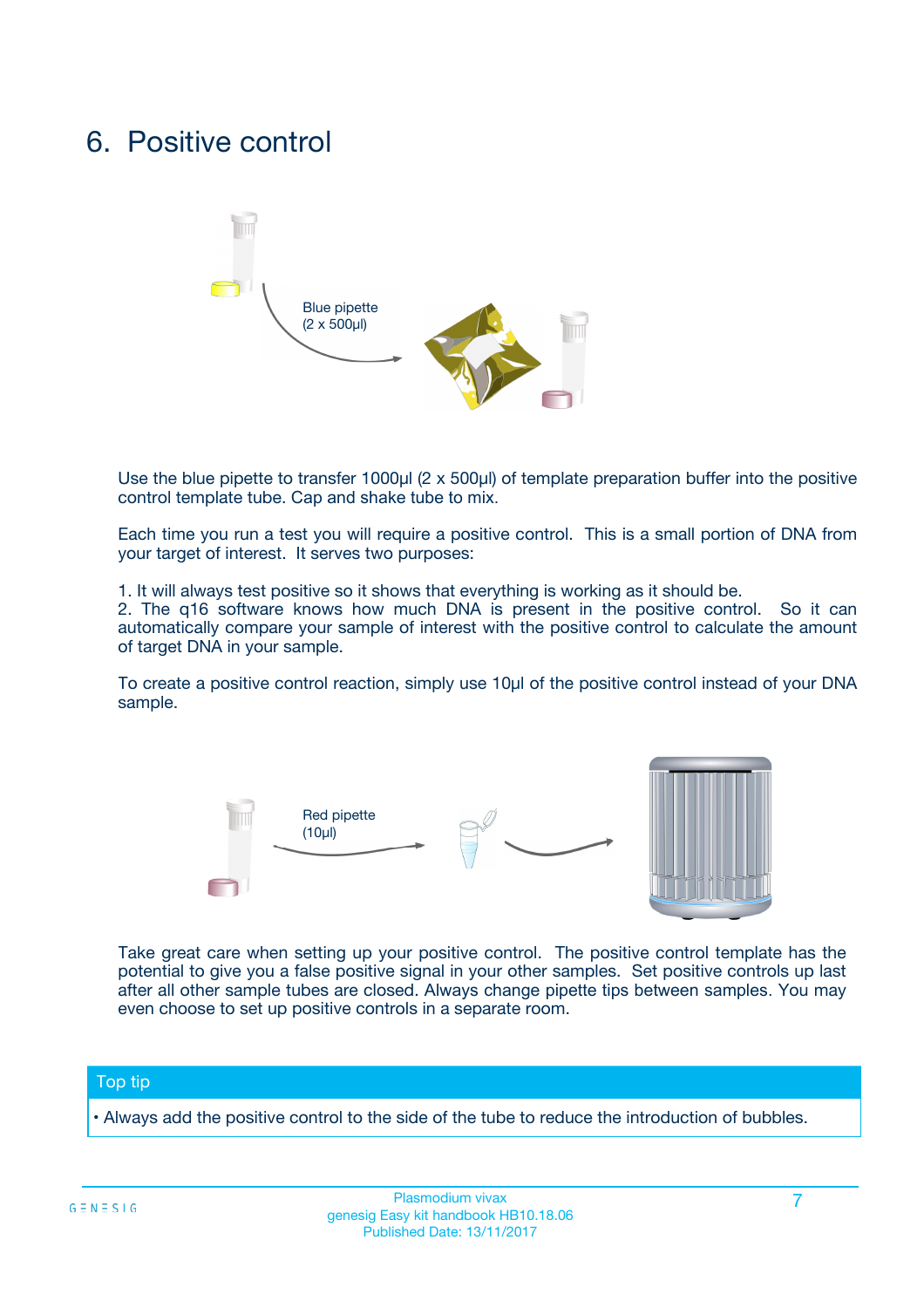# 7. Running the test

Place the tubes into the correct positions in your q16 as defined by the software, this may include positioning of empty tubes to ensure that the q16 lid is balanced. The run can then be started.

| genesig q16 PCR software - 1.2                                                    |                                            |                              |                                          | $\Box$ $\Box$<br>$\Sigma\!3$ |
|-----------------------------------------------------------------------------------|--------------------------------------------|------------------------------|------------------------------------------|------------------------------|
| $\overline{\phantom{a}}$<br><b>Open Experiments:</b><br>Unsaved (New Experiment 2 | <b>D</b> Open<br>Save<br>$\frac{1}{2}$ New | Save As                      | <b>C</b> Close<br><b>X</b> Configuration | $G \equiv N \equiv S \mid G$ |
| <b>Setup</b><br><b>Results</b><br><b>Stages:</b>                                  |                                            |                              |                                          |                              |
| <b>Notes</b>                                                                      | <b>Samples</b>                             |                              | <b>Tests</b>                             |                              |
| <b>Name and Details</b>                                                           | Color<br>Name                              | Note                         | Name<br>Color                            | Note                         |
| New Experiment 2017-10-26 11:06                                                   | Sample 1                                   | 좋                            | Test <sub>1</sub>                        | علي                          |
| Kit type: genesig® Easy Target Detection kit                                      | Sample 2                                   |                              |                                          |                              |
| Instrument Id.:                                                                   | Sample 3                                   | $\qquad \qquad \blacksquare$ |                                          | $\qquad \qquad \blacksquare$ |
| <b>Run Completion Time:</b>                                                       | Sample 4                                   |                              |                                          |                              |
| <b>Notes</b><br>$\blacktriangle$<br>$\overline{\mathbf{v}}$                       | Sample 5                                   | $\triangle$<br>⊕             |                                          | ♠<br>⊕                       |
| <b>Well Contents</b>                                                              |                                            | <b>Run</b>                   |                                          |                              |
| Pos.<br>Test                                                                      | Sample                                     |                              | <b>Run Status</b>                        |                              |
| $\overline{1}$<br>Test 1                                                          | <b>Negative Control</b>                    | $\overline{\phantom{a}}$     |                                          |                              |
| $\overline{2}$<br>Test 1                                                          | Positive Control                           |                              |                                          |                              |
| 3<br>Test 1                                                                       | Sample 1                                   |                              | Show full log                            |                              |
| Test 1<br>$\overline{4}$                                                          | Sample 2                                   |                              |                                          |                              |
| 5<br>Test 1                                                                       | Sample 3                                   |                              | <b>Run Control</b>                       |                              |
| 6<br>Test 1                                                                       | Sample 4                                   |                              |                                          |                              |
| $\overline{7}$<br>Test 1                                                          | Sample 5                                   |                              |                                          |                              |
| 8                                                                                 |                                            |                              | Abort Run                                | $\triangleright$ Start Run   |
| <b>JOD FURTY TUDE TO BUILDED IN</b><br>$\sim$                                     |                                            | v                            |                                          |                              |

## Top tip

- Before loading tubes into the q16, check for bubbles! Flick the bottom of the tubes to remove any bubbles that may have formed during the test setup.
- Apply centrifugal force with a sharp wrist action to ensure all solution is at the bottom of the reaction tube.
- When repeating a test you can use a previous file as a template by clicking 'open' then selecting File name > Files of Type > Experiment file as template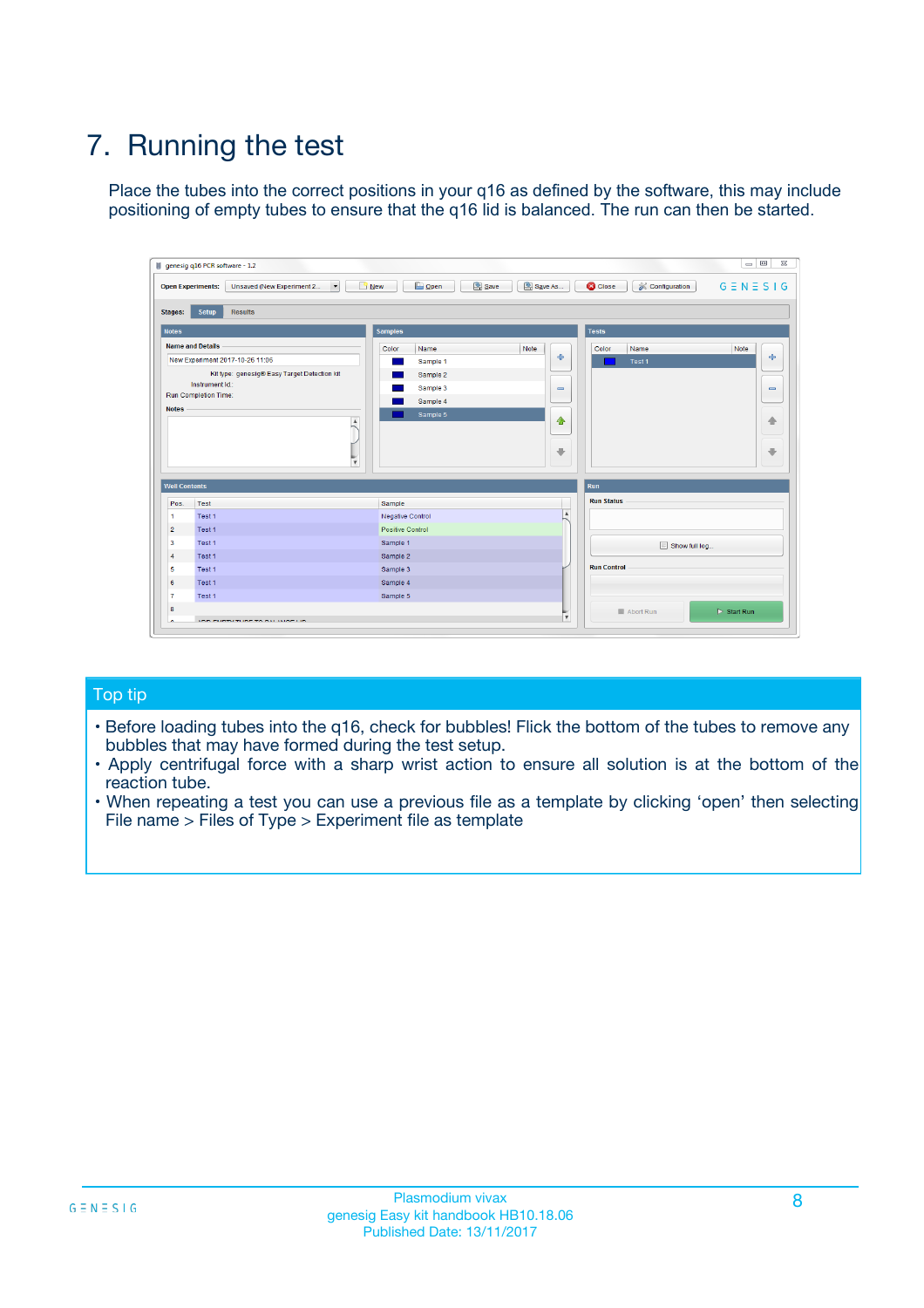## What do my results mean?

Analysis of your data is carried out automatically by the genesig q16. The following information is designed to help you fully understand a result or to troubleshoot:

## "Positive"

### **Explanation**

Your sample has produced a positive result. Your target of interest is present and you can use the reported quantity.

## "Negative"

### **Explanation**

Your sample has produced a negative result. The target is not present in your sample.

## "Test contaminated"

### **Explanation**

The Negative Control should be completely free of any DNA. If you see this error message it means that at some point during the setup, the Negative Control has been contaminated with DNA and has given a positive signal. This contamination has invalidated the test. The Positive Control and your test samples are both possible sources of contaminating DNA. The genesig q16 reaction tubes from previous runs will also contain very high amounts of DNA so it is important that these are carefully disposed of after the run is completed and NEVER OPENED. It may be the case that your kits have become contaminated which will lead to the same problem occurring repeatedly.

### **Solutions**

1. Clean your working area using a commercial DNA remover solution to ensure the area is DNA free at the start of your run and re-run the test

2. If the problem persists then the kit has become contaminated and it will have to be discarded and replaced with a new kit. When you open the new kit, run a simple test to show that changing the kit has solved the problem. Prepare a test which includes only the Positive Control, the Negative Control and one 'mock sample'. For the 'mock sample' add water instead of any sample DNA. The result for the Negative Control and the mock sample should be negative indicating that contamination is no longer present.

### **Preventive action**

An ideal lab set-up has a 'Clean area' where the test reagents are prepared and a 'sample area' where DNA samples and the Positive Control template are handled. The best workflow involves setting up all the test components (excluding the positive control template) in the clean area and then moving the tests to the sample area for sample and Positive Control addition. If this method is followed then the kit components are always kept away from possible sources of contamination. For extra security the Negative Control can be completely prepared and sealed in the clean area. All work areas should be decontaminated regularly with DNA remover.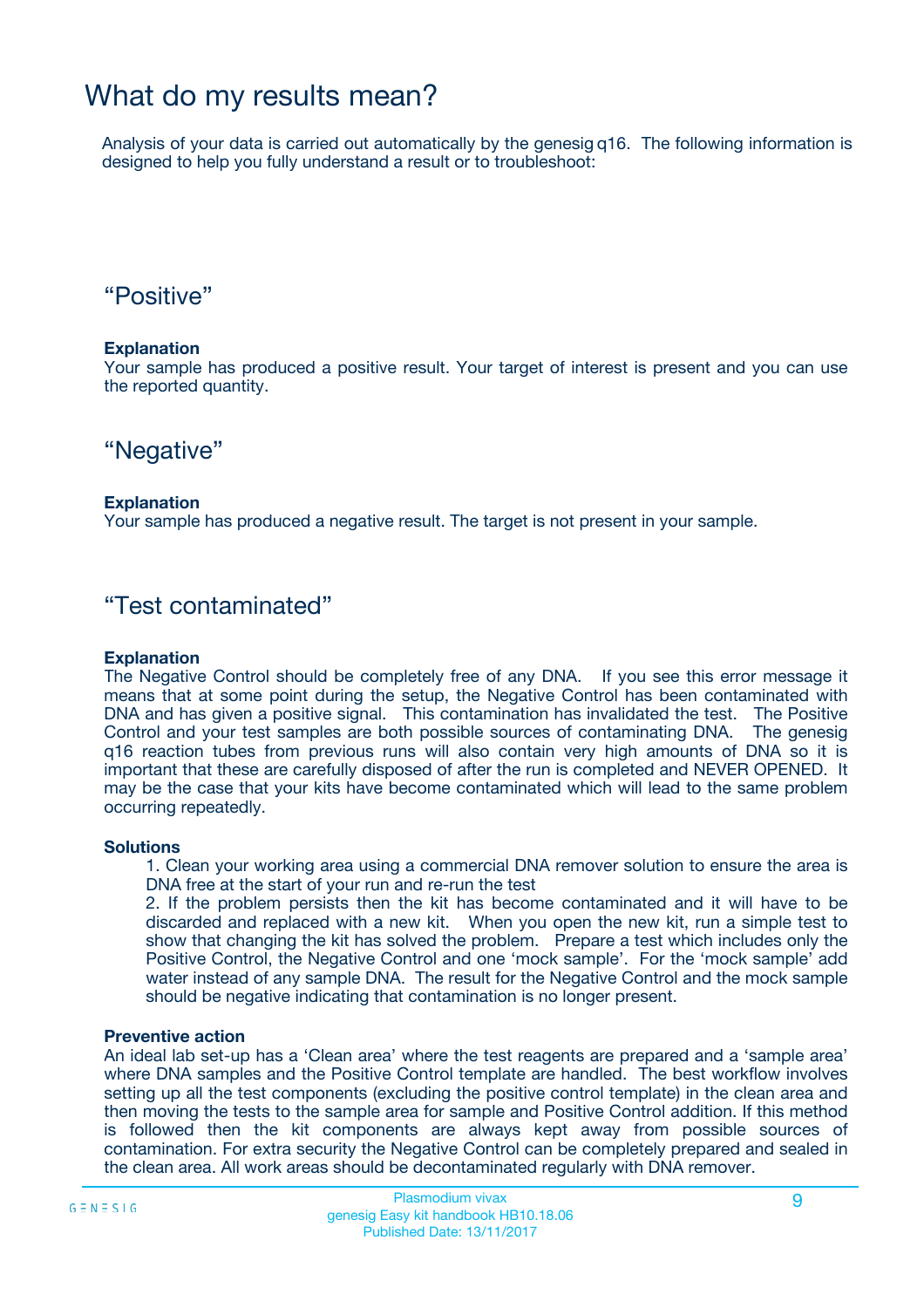## "Sample preparation failed"

### **Explanation**

The test has failed because the quality of the sample was not high enough. The Internal Extraction Control component identifies whether the sample has been prepared correctly and is of suitable quality. This error message means that this quality control test has failed and the sample quality is not high enough for analysis.

#### **Solutions**

1. Check the sample preparation protocol for any user errors then repeat.

2. Poor quality samples can result from overloading the sample preparation protocol with too much starting material. Try reducing the amount of starting material then repeat.

3. Failing to add the Internal extraction Control DNA to your sample during the sample preparation protocol can also lead to a reported result of "sample preparation failed". Ensure that this step has not been overlooked or forgotten. If your samples are derived from an archive store or from a process separate from your genesig Easy extraction kit; you must add 5µl of Internal Extraction Control DNA into each 0.5ml of your sample to make it suitable for use on the q16.

## "Positive result, poor quality sample"

### **Explanation**

The test is positive so if you are only interested in obtaining a 'present or absent' answer for your sample then your result is reliable. However, the test contains an Internal Extraction Control component that identifies if the sample is of high quality. This quality control test has failed and the sample is not therefore of high enough quality to accurately calculate the exact copy number of DNA present. If you require quantitative information for your sample then proceed with the solutions below.

### **Solution**

For appropriate solutions, read the "Sample preparation failed" section of this handbook.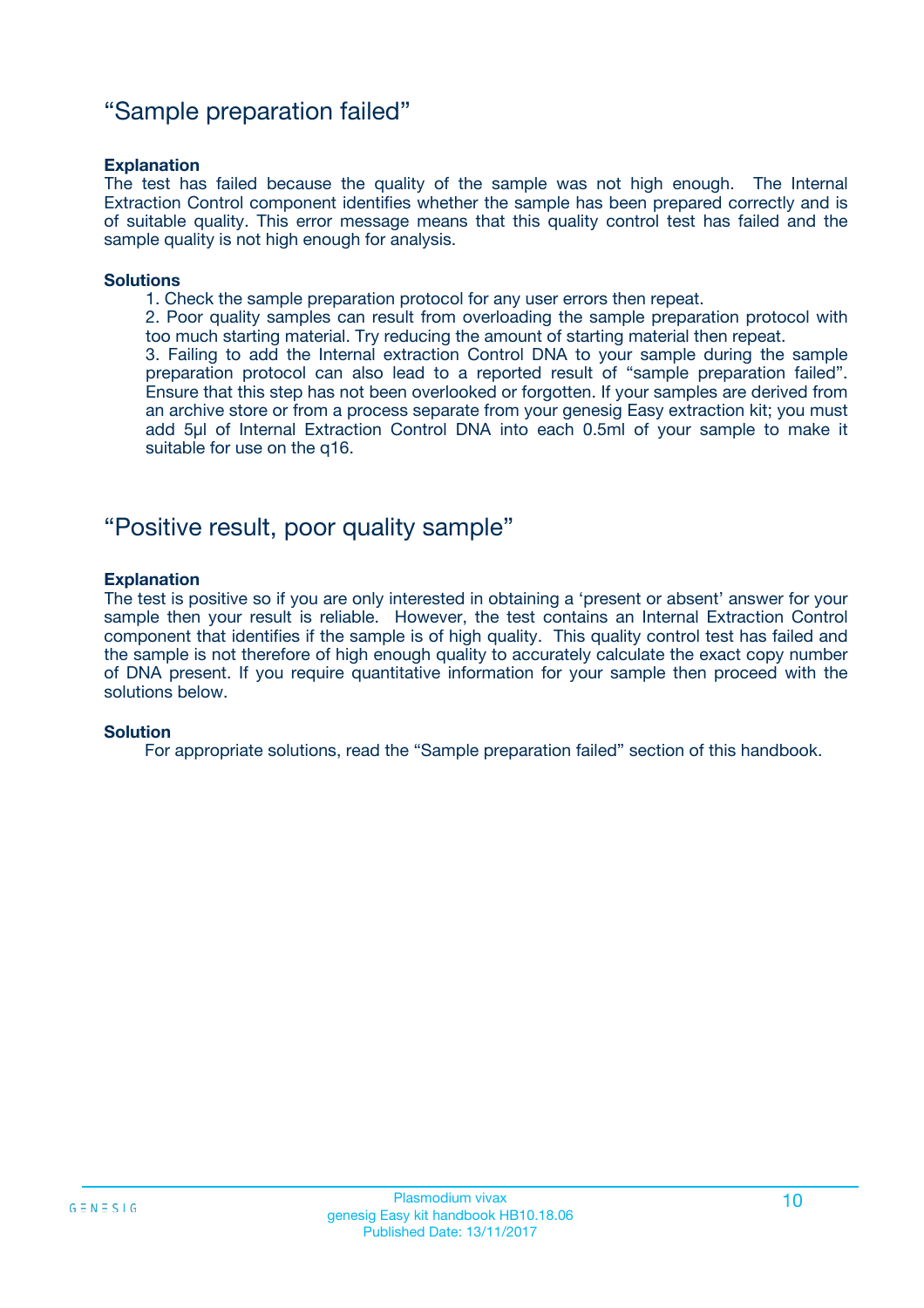## "Test failed"

### **Explanation**

The test has failed because the Positive Control has not worked. The Positive Control is present to show that all aspects of the test are working correctly together. When this control test fails, the test as a whole is invalidated. This finding indicates that a problem has occurred in the reaction set-up part of the experiment and has nothing to do with sample preparation.

### **Solutions**

- 1. Check the entire workflow and test set-up to look for any user errors, then repeat the test e.g. have the right colour pipettes and solutions been used with the correct tubes?
- 2. Ensure the positive and negative controls are inserted into the correct wells of your q16.

3. A component of the test may have 'gone off' due to handing errors, incorrect storage or exceeding the shelf life. When you open a new kit, run a simple test to show that changing the kit has solved the problem. Prepare a test which includes only the Positive Control, the Negative Control and one 'mock sample'. For the 'mock sample' add internal control template instead of any sample DNA. If the Positive Control works, the mock sample will now be called as a negative result.

## "Test failed and is contaminated"

### **Explanation**

The Positive Control is indicating test failure, and the Negative Control is indicating test contamination. Please read the "Test Failed" and "Test contamination" sections of this technical support handbook for a further explanation.

### **Solution**

For appropriate solutions, read both the "Test failed" and "Test contaminated" sections of this handbook.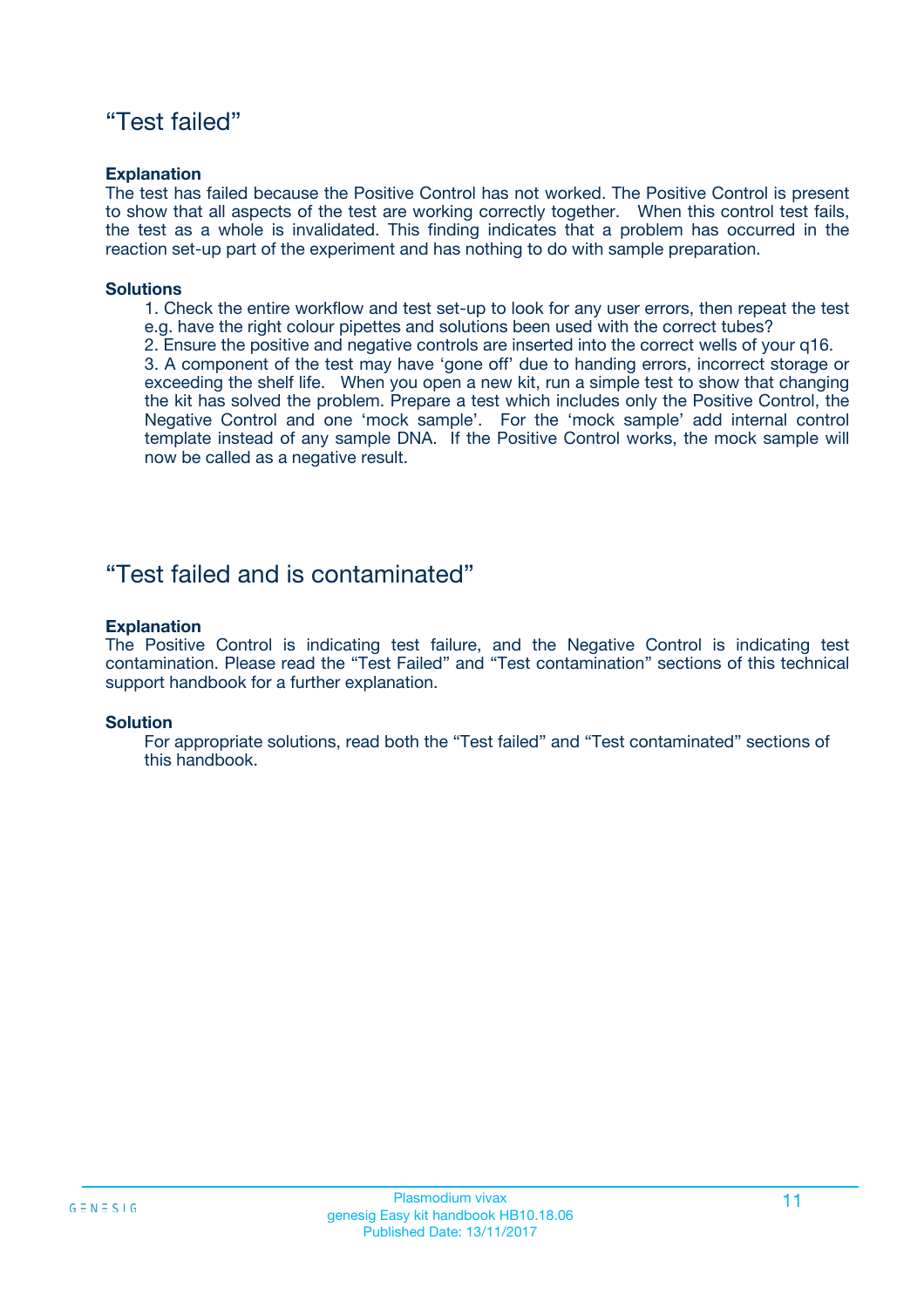## Plasmodium vivax

Plasmodium is a genus of protozoa that cause Malaria. Plasmodium species use two hosts in the lifecycle. Plasmodium vivax, which infects humans, uses Anophele mosquitoes as a vector. The parasite has a double-stranded DNA genome of around 27M nucleotides in length spread over 14 chromosomes. This species is mainly found in Latin America and Asia.

As the mosquito bites a human, the sporozoites of the parasite are injected into the individual with the mosquito saliva. The sporozoites target the host liver where they replicate asexually creating merozoites which are subsequently released into the host circulatory system where they invade erythrocytes and undergo nuclear division causing these cells to burst. The parasite can also reproduce sexually producing gametocytes which are then able to infect the vector host when they bite the human. In the mid gut of the mosquito these mature into micro-gametes with flagella and macro-gametes that fuse together to produce a zygote which later develops into an oocyst in the space between the epithelial cells and the basal lamina. These oocysts undergo asexual replication to produce sporozoites of around 1µm in diameter which relocate to the salivary gland ready to infect another host when the mosquito feeds again.

After an incubation period varying between 7 and 30 days, infection with P. vivax presents initially with fever, muscle pain, nausea. Symptoms including anaemia and confusion can also occur. Treatment is based on identification of the specific species causing the infection, where in the world the infection was acquired and drug resistance. P. vivax infections are most commonly treated with Primaquine which prevents the parasite being released from the liver cells into the bloodstream of the host.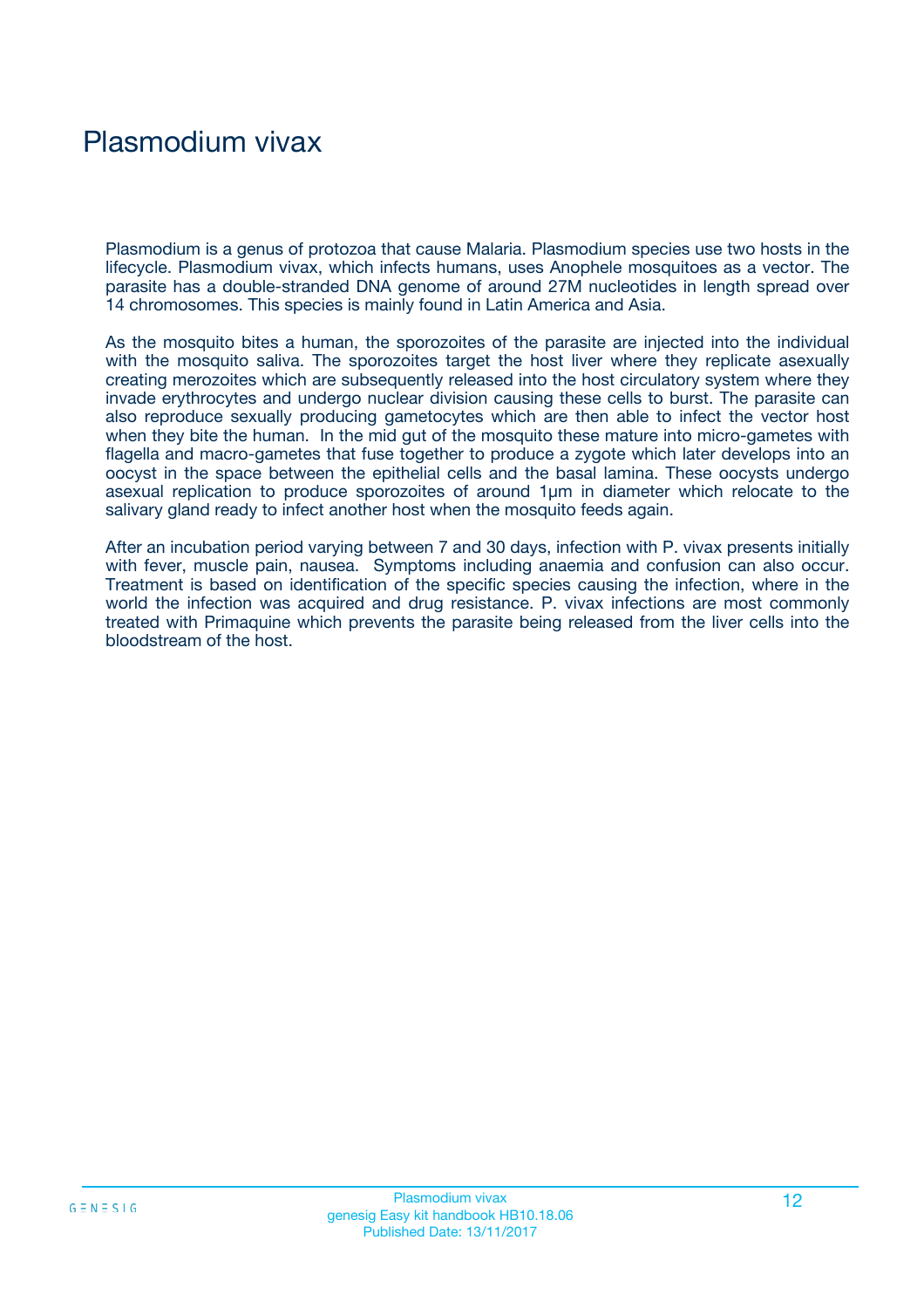## **Specificity**

The Primerdesign genesig Kit for Plasmodium vivax (P.vivax) genomes is designed for the in vitro quantification of P.vivax genomes. The kit is designed to have the broadest detection profile possible whilst remaining specific to the P.vivax genome.

The primers and probe sequences in this kit have 100% homology with a broad range of P.vivax sequences based on a comprehensive bioinformatics analysis.

The target sequence within the aspartic protease PM4 gene has very low homology with other species of plasmodia that cause malaria. The primers and probe sequences in this kit have 100% homology with a broad range of clinically relevant reference sequences based on a comprehensive bioinformatics analysis.

If you require further information, or have a specific question about the detection profile of this kit then please send an e.mail to enquiry@primerdesign.co.uk and our bioinformatics team will answer your question.